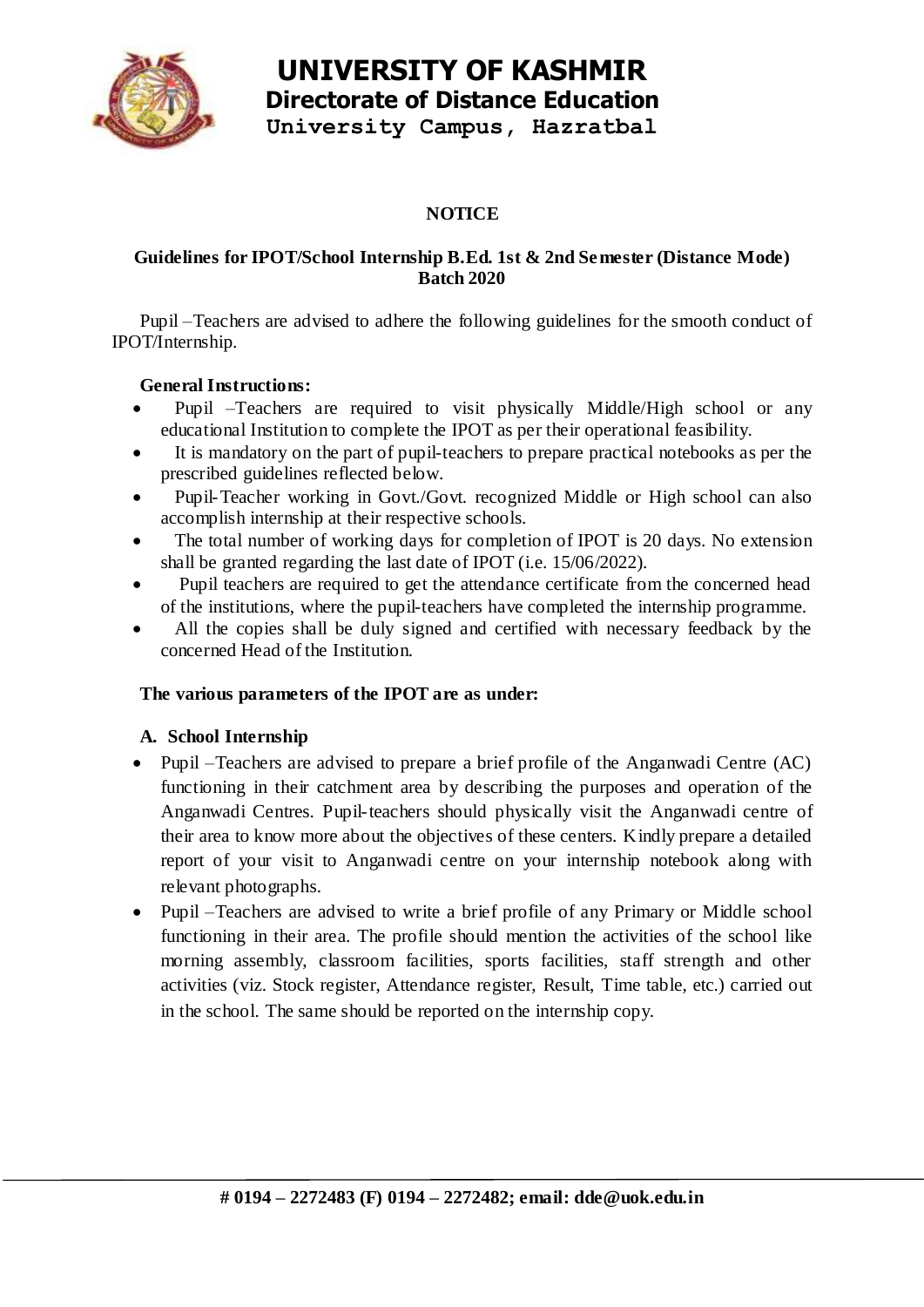

# **UNIVERSITY OF KASHMIR Directorate of Distance Education University Campus, Hazratbal**

- Pupil-teachers are also directed to prepare a brief profile of any High or Higher Secondary School located in their educational zone. The aim of this brief profile is to know about the structure, functioning and role of these schools in our education system. The pupil-teacher should observe the school activities and record the same in internship file; here the Head of the institution will play the role of facilitator. Take the necessary photographs of all such activities.
- Pupil-teachers are also advised to write a brief profile of DIET functioning in their district. The profile should mention the activities of the DIET like teacher training activities, action research, staff strength and other activities carried by the DIETs. It is advised to visit the DIET of your district to know more about the role and functioning of DIETs. The same should be reported in the internship copy. Students can visit the websites of various DIETs and can also take help from the study material of Teacher Education where the detailed discussion has been given about the role and functioning of DIETs.

### **B. Micro-Teaching Activity**

- Pupil Teachers are advised to prepare the micro-teaching notebook on different skills of micro-teaching. The sample lesson of Micro-Teaching plan is available on the website of the Directorate.
- Pupil –Teachers are advised to prepare a minimum five lessons on different microteaching skills and deliver it to their micro student group. The number of students in a group should not be less than five to ten.
- Each Micro lesson should be appended with observation-cum-7 point Rating Scale for assessing the mastery on a particular skill.
- Pupil -Teachers can deliver lessons to the students who are enrolled in the Govt. or Govt. Recognized schools up to 10th class in offline mode following all SOPs of COVID-19. The Head of the institution or the nominee of the Head shall personally monitor this activity.

### **C. Preparation of Notebooks**

- The total number of the notebook(s) to be prepared by the students of 1st and 2nd semester is two. One for school internship and second for Micro-teaching. Students can use any **plain notebook for internship and micro-teaching activity.**
- Pupil –Teachers should focus on preparing low-cost improvised teaching aids.